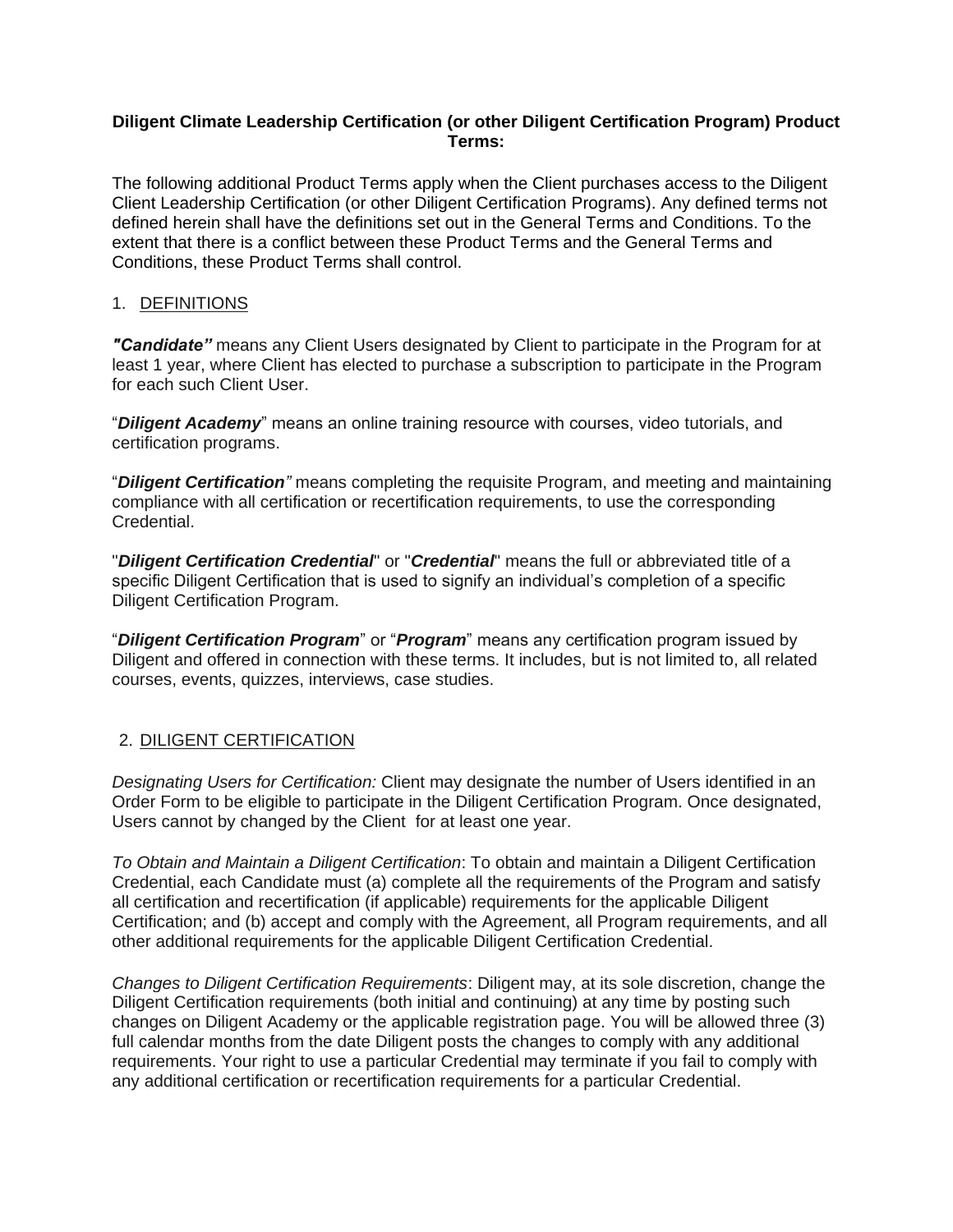*Good Conduct*: In certain circumstances, Candidates may participate in events or environments where they engage with each other, instructors, or other third parties such as guest speakers. In such an event, Candidates are at all times required to act in a collegial and respectful manner. Candidates are expected to act at all times with integrity and honesty (and must not engage in plagiarism or cheating with respect to any examination or testing). Offensive conduct or conduct that violates these terms or any relevant codes of conduct circulated with regard to these events may result in termination of participation in the Program and/or removal of any Certification from a Candidate.

### 3. CONFIDENTIALITY

Subject to Section 5, and as between the Parties, the Program, all related content, and any information provided to Candidates by Diligent is Diligent's Confidential Information.

### 4. PROGRAM BENEFITS

*Program Benefits Provided by Third-Parties*: Some Program benefits may be provided by thirdparties. You understand and agree that such third-parties are responsible for such benefits. Diligent is not responsible for any Program benefit provided by a third-party and Diligent does not sponsor or endorse the third-party vendors or its services or products.

# 5. ADDITIONAL TERMS

Candidates will make use of Diligent Academy to view content associated with the Diligent Certification. Use of Diligent Academy is subject to the terms available at [https://www.diligent.com/terms-of-use/.](https://www.diligent.com/terms-of-use/) Certain other Program benefits may also have additional terms, conditions, and licenses. Candidates must accept and comply with any additional terms associated with a Program benefit before they can use that benefit. Candidates may not use a Program benefit if they do not comply with any applicable additional terms, conditions, and licenses.

# 6. USE OF CERTIFICATION CREDENTIALS

*Grant of Rights*: Subject to, and expressly conditioned upon, (a) Client's and Candidates' acceptance and compliance with the terms and conditions of this Agreement, (b) Candidates' successful completion of all current requirements for the Diligent Certification, and (c) Candidates' continued compliance with all current and applicable certification and recertification requirements, Diligent hereby grants to Candidate (a) the revocable right to use the Credential(s) for which Candidate has obtained Diligent Certification and (b) to publicly identify that Candidate has obtained such Credential(s).

*Restrictions*: Client and Candidates may not use, or reproduce, the Credential in any manner whatsoever other than as described in this Agreement or in any applicable artwork provided by Diligent. Client and Candidates will use the Credentials in a manner that does not derogate from the rights of Diligent in the Credentials and will take no action that may interfere with or diminish the rights of Diligent in the Credentials or damage Diligent's reputation or goodwill in the Credentials. Client and Candidates will not use the Credentials in a way that may cause confusion about whether any products or services Client or Candidates offer are Diligent products or services.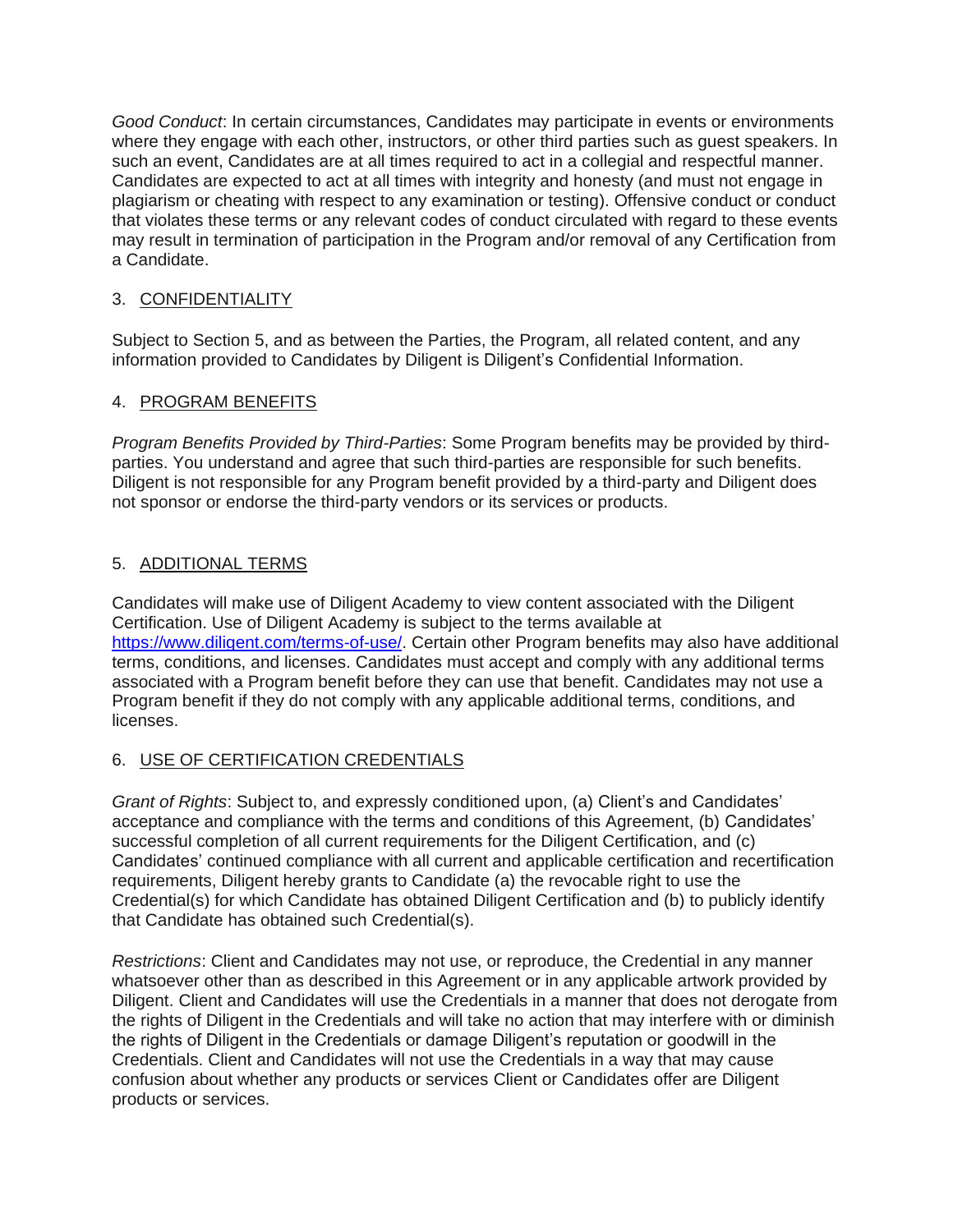*Ownership*: Diligent reserves all rights not expressly granted herein. The Client and each Candidate acknowledges Diligent's sole ownership of the Credentials, and any associated goodwill, and that Diligent retains all right, title, and interest in and to the Program, the Credentials. Diligent is the sole beneficiary of the goodwill associated with your use of the Credentials.

# 7. PRIVACY

*Personal Information*: Client and Candidates acknowledge and agree that Diligent collects certain information about them to run the Program and any Diligent Credentials earned. Further, Program activities may be tracked and associated with Client or Candidate personal information. See the **Diligent Privacy Policy** [here](https://www.diligent.com/privacy) for more information on how Diligent may collect and use personal information.

*Use of Personal Information*: Client agrees that Diligent may occasionally contact its representatives and any Candidates to invite them to participate in surveys and research. Any personal information may be handled outside of the jurisdiction in which personal information originates. The Program may allow Candidates to interact with Diligent, the presenters, or other attendees by video, audio, text, or other means of messaging ("Interactions"), which may involve use of Candidate personal information. Candidates are solely responsible for any interactions and their accuracy. Diligent takes no responsibility and assume no liability for any interactions by Candidates or any third party.

*Disclosure of Personal Information*: You grant Diligent the right to share your name, contact information (including email address), employer's logo and company name, the Credentials you have earned and your status in the Program (i) with other Diligent programs to verify your and your employer's compliance with other Diligent program requirements, (ii) with Diligent Affiliates and with any third-parties that assist in delivering the Program or issuing, maintaining, or accessing the Credentials; and (iii) for post Program follow up and marketing purposes.

### 8. YOUR RESPONSIBILITIES

*Business Practices*: Client and Candidates agree that they will (i) refrain from conduct that could harm the reputation of Diligent; (ii) avoid deceptive, misleading, or unethical practices; (iii) not make any representations, warranties, or guarantees on behalf of Diligent; (iv) comply with all applicable U.S. export regulations and other applicable governmental laws and regulations; and (v) comply with copyright and other intellectual property and proprietary rights protections.

Client and Candidates may not advertise, promote, imply, or suggest in any manner that they are employed by, affiliated with, endorsed, or sponsored by Diligent, except to state that any Candidates have successfully completed all requirements for the particular Credential(s) they have earned.

### 9. CHANGES

Diligent expressly reserves the right to (a) change the Program or any aspect of it at any time, including the right to retire Credentials, change certification requirements, and change Program requirements and benefits, and (b) discontinue the Program on 60 days' notice. Diligent will post changes on Diligent Academy or the applicable registration page. You are responsible for